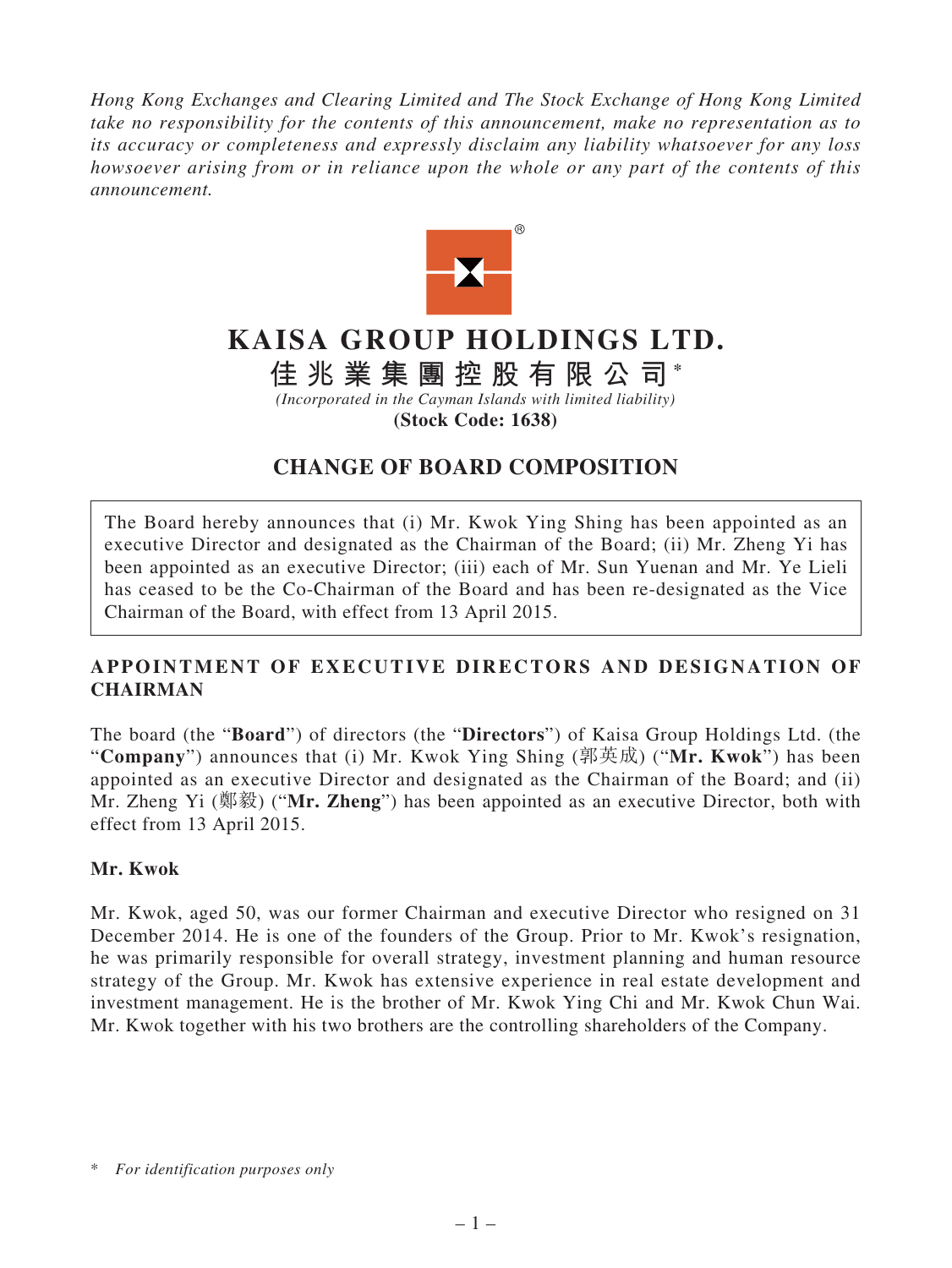Pursuant to his service agreement with the Company, Mr. Kwok is appointed for a term of three years subject to retirement by rotation and re-election at the annual general meetings of the Company pursuant to the articles of association of the Company. He is entitled to a director's fee of HK\$100,000 per annum which is determined with reference to his responsibilities with the Company and the Company's remuneration policies.

#### **Mr. Zheng**

Mr. Zheng, aged 34, has been the president of Kaisa Zhiye Development (Shenzhen) Co., Ltd. (佳兆業置業發展(深 圳)有限公司) since January 2014 and is mainly responsible for its operational management. Mr. Zheng joined the Group in July 2007 and held various positions within members of the Group. Prior to joining the Group, Mr. Zheng worked at an exchange centre in the People's Republic of China (the "**PRC**") and a property development company, respectively. Mr. Zheng has extensive experience in urban redevelopment projects. Mr. Zheng received the bachelor's degree in law from Zhongnan University of Economics and Law in the PRC in July 2003. Mr. Zheng did not hold any directorship in any other listed companies in Hong Kong or overseas in the last three years.

Pursuant to his service agreement with the Company, Mr. Zheng is appointed for a term of three years subject to retirement by rotation and re-election at the annual general meetings of the Company pursuant to the articles of association of the Company. He is entitled to a director's fee of HK\$1,730,000 per annum which is determined with reference to his responsibilities with the Company and the Company's remuneration policies.

Save as disclosed in this announcement, Mr. Kwok and Mr. Zheng do not hold any position in the Company and do not have any relationship with any directors, senior management, substantial shareholders or controlling shareholders of the Company.

As at the date of this announcement, each of Mr. Kwok (save for being one of the beneficiaries of a discretionary family trust which indirectly holds 49.25% interest in the Company through Da Zheng Investment Company Limited, Da Feng Investment Company Limited and Da Chang Investment Company Limited, which are in turn indirectly wholly owned by Credit Suisse Trust Limited, being the trustee of the aforementioned family trust set up by Mr. Kwok, Mr. Kwok Ying Chi and Mr. Kwok Chun Wai) and Mr. Zheng (save for 980,000 share options granted by the Company to Mr. Zheng on 6 June 2012 pursuant to the share option scheme of the Company adopted on 22 November 2009) does not have any interest in the shares of the Company within the meaning of Part XV of the Securities and Futures Ordinance (Chapter 571 of the Laws of Hong Kong).

There is no information to be disclosed pursuant to any of the requirements under Rule 13.51(2)(h) to (v) of the Rules Governing the Listing of Securities on The Stock Exchange of Hong Kong Limited (the "**Listing Rules**") and there is no matters that need to be brought to the attention of the shareholders of the Company pursuant to Rule  $13.51(2)(w)$  of the Listing Rules.

The Board would like to take this opportunity to welcome Mr. Kwok and Mr. Zheng.